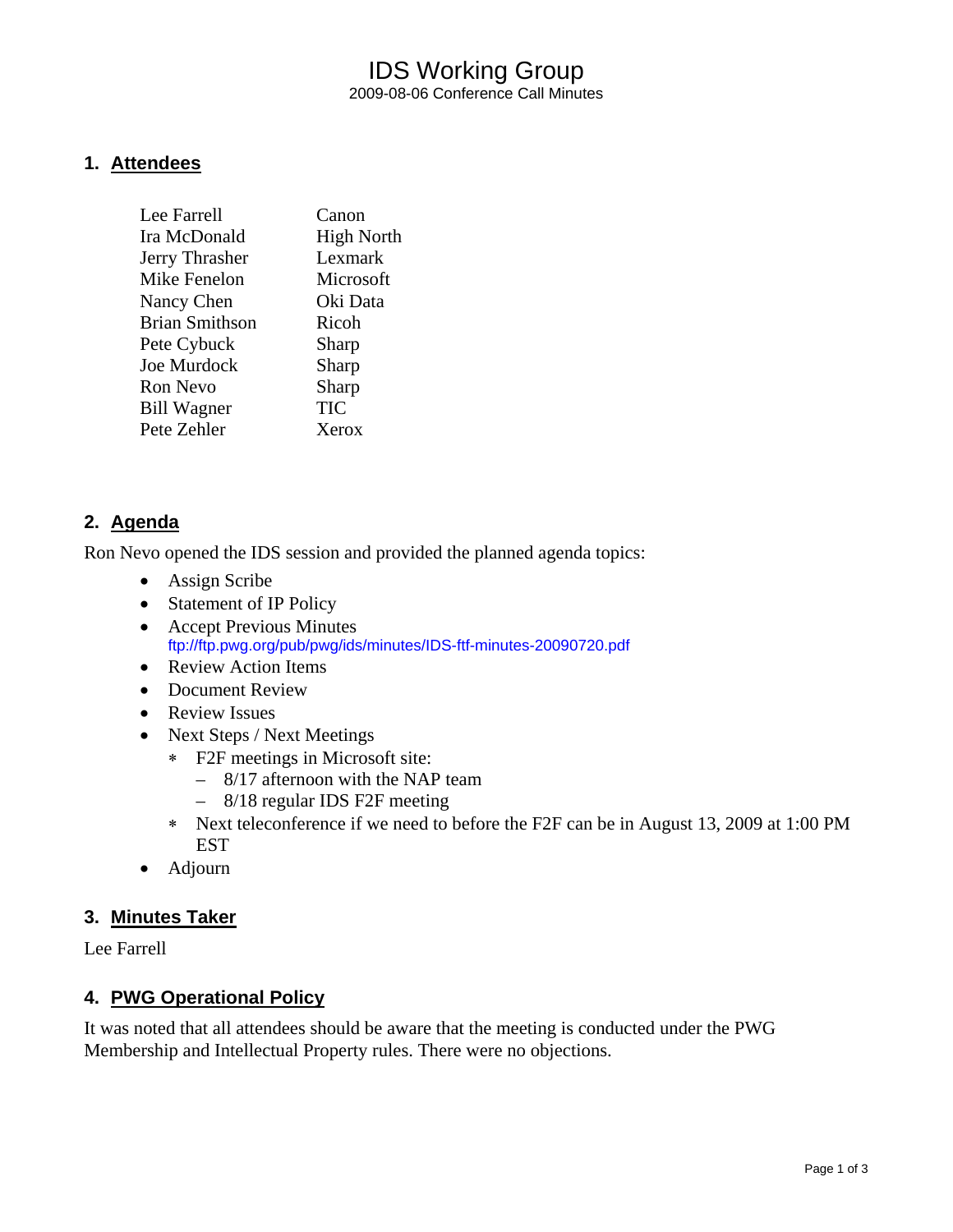# IDS Working Group

2009-08-06 Conference Call Minutes

## **5. Approve Minutes from July 20 2009 Conf call**

There were no objections to the previous Minutes.

## **6. Review Action Items**

NOTE: The latest Action Item spreadsheet is available at: <ftp://ftp.pwg.org/pub/pwg/ids/ActionItems/>

- AI 001: Randy Turner will try to find other contacts that would be willing to work with the PWG to help deploy NEA health assessment. (Juniper, Symantec, Cisco are suggested candidates.) Is someone willing to sit down with the PWG and "have discussions"?
- → *No new info to report. Randy believes that we need to make more progress on the NEA Binding document before they show*
- → *ONGOING*
- AI 010: Brian Smithson will investigate whether a formal relationship document can be created between TCG and PWG. He will find out their position on liaison agreements.
- → *TCG Board of Directors will meet and discuss this at their next face-to-face meeting (Oct 27-29), and get back to us with a response.*
- → *OPEN*

AI 017: Joe Murdock will send an e-mail to one of the Microsoft NAP team members asking his opinion on the use of an opaque value for HCD Certification State—and specifically the topic of using vendor-specific plug-ins.

- → *Joe sent an E-mail to Program Manager for Server 2008 R2 and we are waiting for a reply.*
- → *OPEN*

AI 018: Brian Smithson and/or Joe Murdock will include the attributes that were added to the latest Attribute specification in the next version of the NAP Binding document.

→ *CLOSED* 

- AI 019: Ron Nevo will collect all questions for the Microsoft NAP team that are submitted to the IDS reflector and will pass them along to Microsoft.
- → *Ron plans to update the list of questions and then forward to Microsoft after posting for review.*
- → *OPEN*

AI 020: Randy Turner will post a link to the RSA discussion of TPM alternatives.

→ *OPEN*